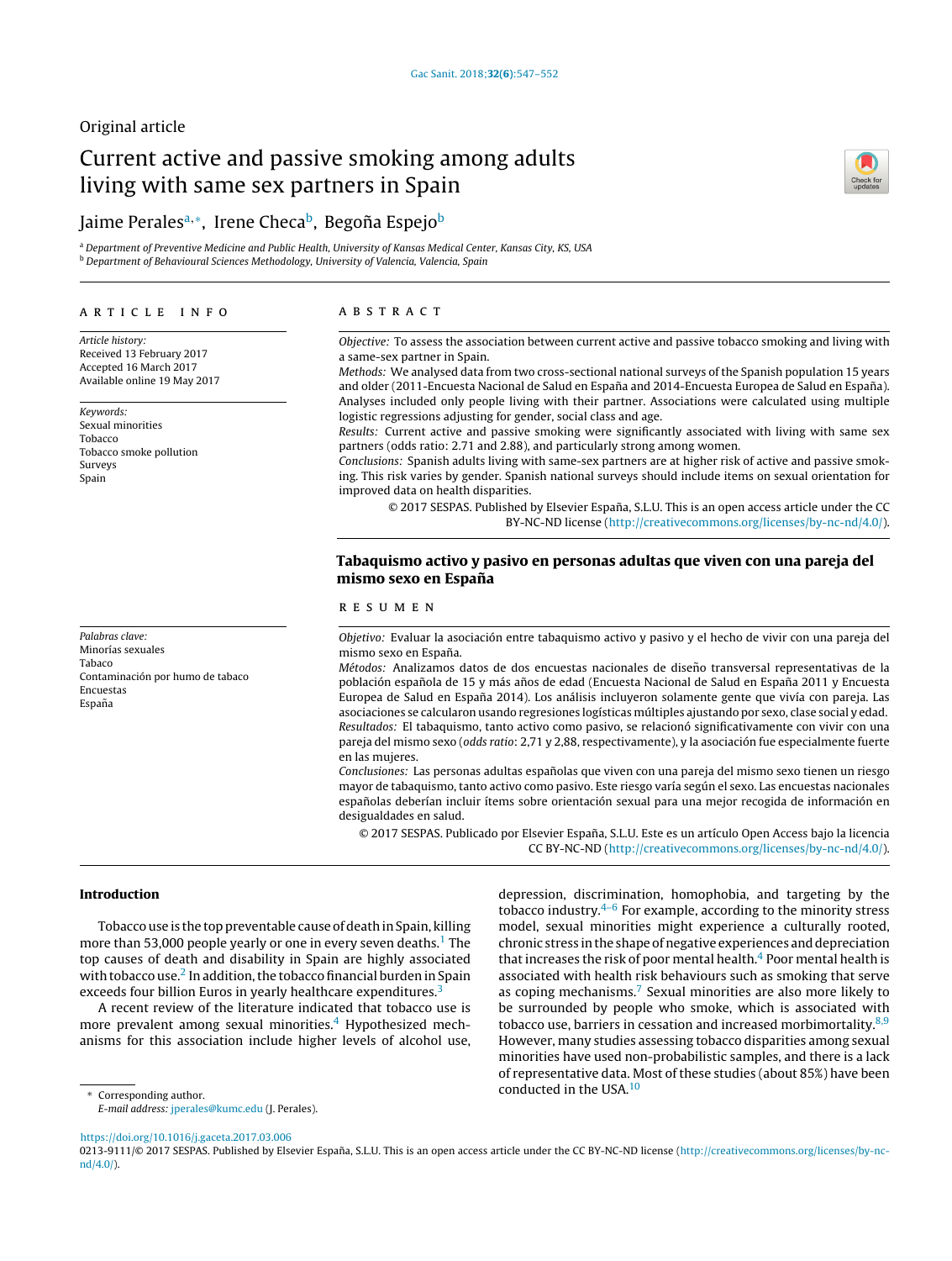To our knowledge, no Spanish study has assessed the association between sexual minorities and tobacco use at the national level. The 2010 European Men Who Have Sex with Men Internet Survey (EMIS) in Spain show that the prevalence of tobacco smok-ing in this group is 53.9%.<sup>[11](#page-4-0)</sup> This prevalence is markedly higher than the Spanish average in other national surveys  $(26\%)$ <sup>[12](#page-4-0)</sup> However, the EMIS only included a non-probability sample of men who had sex with other men. Only one study has been conducted in Spain to assess the association between belonging to a sexual minority and smoking in a representative sample at the local level. Results from the Barcelona Health Survey show that the prevalence of current smoking among adults attracted by people the same sex was 61.6% whereas the prevalence among adults who had had sex with people the same sex was lower (42.0%).<sup>[13](#page-4-0)</sup> The odds of current smoking compared to adults attracted or who had had sex exclusively with people the opposite sex were 2.32 and 1.44, respectively, and statistically significant after controlling for covariates. One of the reasons for the lack of research on LGBT disparities in tobacco use might be the non-inclusion of questions in national surveys on sex-ual orientation.<sup>[14](#page-4-0)</sup> Sexual orientation was not assessed in important national surveys such as the Spanish National Health Survey (ENSE),  $15$  European Health Interview Survey in Spain (EESE),  $16$  Spanish Survey on Alcohol and Drugs (EDADES);<sup>[17](#page-4-0)</sup> while other national surveys assessing sexual orientation focused mainly on sexual health, excluding tobacco use and other important health domains.<sup>[18,19](#page-4-0)</sup> The most recent national surveys included information on the gen-der of those living with the respondent which, like other studies,<sup>[20](#page-4-0)</sup> may be used as a proxy for sexual orientation. Therefore, the aim of this study is to analyse the two most recent Spanish national surveys to assess the association between active and passive tobacco use and living with same sex partners (SSP).

## Methods

# Design

This study used data from two national population surveys namely the 2011-Spanish National Health Survey (ENSE) and the 2014-European Health Interview Survey in Spain (EESE). Both studies were cross-sectional surveys of the general noninstitutionalized adult population (15 years or older) reached through household interviews. The reasons for analysing both samples were because of their similar methodologies and because, contrary to previous versions of the survey, the household interview obtained household information that could be used as proxy for sexual orientation.

#### Sample and procedure

Both surveys used similar methodology and were conducted by the Spanish National Institute of Statistics (INE: [http://www.ine.es/\)](http://www.ine.es/). A detailed description of the methodol-ogy for both projects has been previously published.<sup>[15,16](#page-4-0)</sup> A three-stage sampling design was used to obtain nationally representative samples. Stages were census tracts, households and the respondent. Interviews were conducted faceto-face at respondents' homes using Computer-Assisted Personal Interviewing (CAPI). Fieldwork was conducted from July-2011 to June-2012 (ENSE) and January-2014 to January-2015 (EESE). De-identified databases are available publicly online at [https://www.msssi.gob.es/estadisticas/microdatos.do.](https://www.msssi.gob.es/estadisticas/microdatos.do) Given that this investigation used de-identified public-use databases, it was not necessary to obtain the approval of an ethics committee according to Spanish legislation.

The total sample sizes were 21,007 and 22,842 for ENSE and EESE. Response rates were 61% and 71%, respectively. Information was collected on behalf of proxy respondents when selected respondents were hospitalized, unable to respond due to a severe condition or language barriers. Only respondents living with their partner were included in the final sample. The final sample size was 24,052 participants living with their partners, 11,562 from the 2011 ENSE and 12490 from the EESE. Among the participants, 90 lived with a SSP (21 women and 25 men from the 2011 and 19 women and 25 men from the 2014 surveys).

#### Measures

## 1) Living with same or opposite sex partners

Both surveys included information on the gender and relationship of those living with the respondent of the adult survey. Therefore, men who lived with male spouses or partners and women who lived with female spouses or partners were considered living with SSP whereas women or men who lived with spouses or partners of the opposite sex were considered living with opposite sex partners (OSP).

#### 2) Smoking

Active smoking was assessed with the question "Could you please tell me if you smoke?" with four response options: a) yes, daily; b) yes, non-daily; c) no, but I smoked in the past; and d) no, and I have never smoked on a regular basis. Categories were clustered into 0 (no; c and d) and 1 (yes; a and b). Passive smoking was assessed differently in both surveys keeping the same question stem (how frequently are you exposed to. . .) and response options (never or almost never, less than an hour a day, from one to five hours a day and more than five hours a day). However, the ENSE asked three questions and the ENSE only one. The ENSE asked questions related to settings including home, public indoor spaces/transportation and indoor work spaces. Categories were clustered into 0 (no; never or almost never in all three items) and 1 (yes; at least less than one hour a day in any of the three items). The EESE asked only one question about indoor spaces. Categories were clustered into 0 (no; never or almost never) and 1 (yes; at least less than one hour a day). The reason for dichotomising the outcomes was the small sample of people living with SSP and that there is no safe level of smoking. $21$ 

#### 3) Sociodemographic and variables related to tobacco use

Both surveys gathered standardised socio-demographic information including age, gender, education level, marital status, nationality and social class of the person who provided the highest income of the household. Education level of the individual was collapsed into three categories: primary or less (cannot read or write, incomplete and complete primary), secondary (first and second phases of secondary school and early technical school) and tertiary education (late technical school and university). Social class was gathered from the person in the household who provided the highest income and grouped using the 2011 Spanish National Classification of Occupations.[22](#page-4-0) Other variables related to tobacco use<sup>[7,23](#page-4-0)</sup> included in both surveys were the frequency of consumption of five or six (depending on the gender) standard units of alcohol in the past 12 months or whether they had ever had depres-sion, chronic anxiety or other mental disorders.<sup>[15,16](#page-4-0)</sup>

### Statistical methods

Descriptive analyses included percentages and frequencies. Given the small sample of people living with SSP, descriptive statistics only stratified for gender in the main outcomes (active and passive smoking). Chi-square tests were used for bivariate associations. Multiple logistic regressions (odds ratio [OR], 95% confidence interval [95% CI]) were used for adjusted associations. Adjusted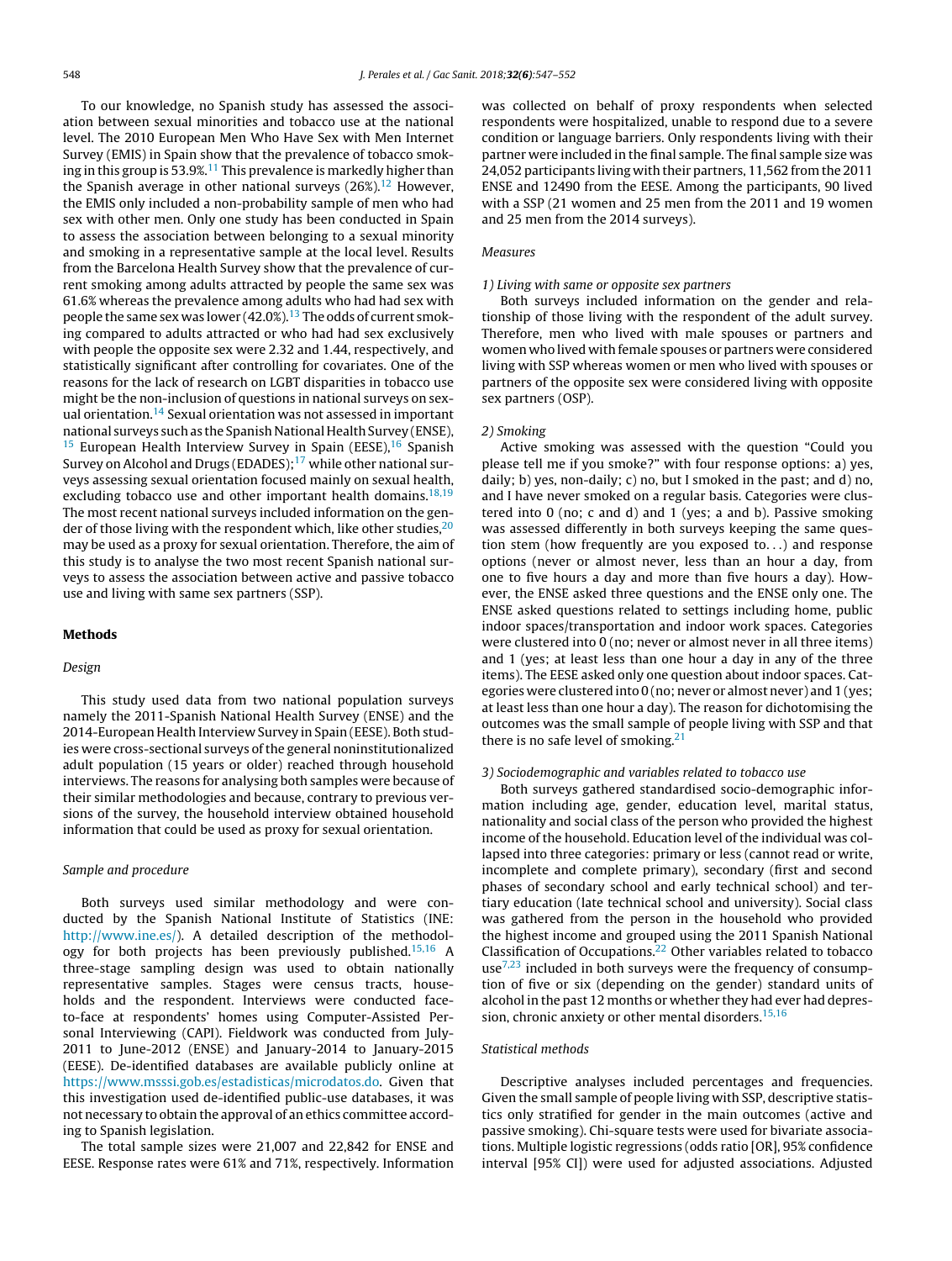associations controlled for potential confounders, namely gender, age (continuous), and social class. The choice of these sociodemographic variables was based on the literature. $24$  Social class was included rather than level of education given that the level of education is partly implicit within the social class categories. Associations were also stratified by gender. Analyses were conducted for each survey and for a sample that was the result of the combination of both surveys. Both samples were combined to increase the sample size of people living with a SSP and therefore decrease the margin of error. Standard guidelines were followed to analyse the combined dataset with samples from 2011 and 2014.<sup>[25](#page-4-0)</sup> The combination of both datasets was possible as they used the same methodology. Data were weighted to account for sampling design. For the combined dataset, new weights were calculated by computing the mean of the weights for both surveys. The level of statistical significance for all analyses was set at 0.05. Imputations for missing data were not used. All analyses were performed using the SPSS version 22.0 using complex samples analyses.<sup>[26](#page-4-0)</sup>

## Results

In the combined sample, there was a higher percentage of participants living with a SSP compared to an OSP who were younger, not married (36.4% vs 8.6%), non-nationals (21.6% vs 10.9%), had higher levels of education (43.2% vs 25.0% for tertiary education), belonged to a higher social class (53.5% vs 25.5% for class 1), were current active (53.5%vs 25.5%) and passive smokers (37.2%vs 16.0%) and binge drinkers (15.7% vs 7.1%) ([Table](#page-3-0) 1).

[Table](#page-3-0) 2 shows the adjusted associations of living with a SSP with current active and passive smoking controlling for age, gender and social class. In the combined sample, people living with a SSP had 2.71 (95%CI: 1.62-4.52) and 2.88 (95%CI: 1.74-4.79) higher odds of being current active and passive smokers respectively. When stratifying by gender, women living with a SSP had 4.54 (95%CI: 2.20-9.40) and 4.00 (95%CI: 1.88-8.49) higher odds of being current active and passive smokers compared to women living with an OSP. However, the association with active smoking was not statistically significant (OR: 1.86; 95%CI: 0.94-3.70) among SSP men. Men living with SSP had 2.20 (95%CI: 1.10-4.43) higher odds of being current passive smokers compared to men living with OSP. When analysing the separate surveys, women living with SSP were consistently more likely to be current active and passive smokers, whereas their male counterparts were only more likely to be passive smokers in the 2014 survey.

# Discussion

To our knowledge, this is the first attempt to examine the association between living with a SSP and smoking at the national level in Spain.Astrength ofthis study is that we used a sample from surveys representative of the Spanish population. We found that compared to people living with OSP, those living with SSP were more likely to be current active and passive smokers. We also found that the association between current smoking and living with a SSP is especially strong among women living with SSP, as they are about four times more likely to be current active and passive smokers than women living with OSP.

With some exceptions, the association between sexual minorities and cigarette smoking is widely established in the USA, but evidence is lacking elsewhere.<sup>[5,10](#page-4-0)</sup> Associations found in this manuscript resemble those found among adults attracted for peo-ple the same sex in Barcelona.<sup>[13](#page-4-0)</sup> The prevalence of smoking found in this study is also similar to the prevalence found in the 2010 EMIS in Spain. $11$  Results from this study are in line with findings from a recent review showing that the association between sexual

minorities and smoking is stronger among women.<sup>[10](#page-4-0)</sup> Our findings are particularly similar to findings from the 2003–2010 National Health and Nutrition Examination Surveys in which associations between sexual orientation and different outcomes of active smoking were only found among lesbians and associations with passive smoking were stronger in this group too. $8$  Stronger associations between passive smoking and women living with a SSP suggest that the social network of women living with a SSP might be more likely to be formed by smokers. Evidence shows that smoking by social network members is linked to higher rates of smoking and lower rates of cessation.[27,28](#page-5-0) The findings showing the higher prevalence of passive smoking among adults living with SSP are consistent with data from the USA National Longitudinal Study of Adolescent Health in which same-sex-attracted youth had a higher frequency of tobacco use in their peer networks than did opposite-sex-attracted youth.<sup>[29](#page-5-0)</sup>

Demographic characteristics including the younger age and higher percentage of non-nationals among adults living with SSP are consistent with results from the 2011 Spanish census.<sup>[30](#page-5-0)</sup> Younger cohorts might be more likely to live together due to an increasingly higher acceptance of same sex relationships, especially on behalf of people their generation. For example, a survey conducted in 39 countries, found that the view that homosexuality should be accepted by society increased in Spain from 82% in 2007 to 88% in 2013.<sup>[31](#page-5-0)</sup> Results from this study also found that younger groups had more tolerant views. The favourable conditions of Spain both in legal and tolerance terms might increase immigration of SSP from other countries.<sup>[31,32](#page-5-0)</sup>

This study has some limitations. First, we only included participants living with their partner. Previous studies have used this approach as a proxy for sexual orientation in population surveys. $20$ This approach fails to include respondents not living with a partner and is insensitive to bisexuality or other reasons for being in a relationship. People living with SSP might be less likely to disclose such information leading to lower associations. Second, transgender people were not included in the study. Third, the institutionalized population was excluded which might have a different smoking prevalence. Fourth, all measures were self-reported. Measurement of active and passive smoking was one of the many aims of the two surveys, and therefore, using biomarkers such as carbon monoxide would have been impractical. Fifth, causality may not be inferred given the cross-sectional design. Sixth, possible nonresponse bias should be taken into account given that response rates were 61% and 71% in the 2011 and 2014 surveys. Seventh, the sample size of people living with SSP was small despite combining samples from the two surveys affecting statistical power. The consequence of this small sample size of people living with SSP is that estimates for this group have relatively large margins of error. $33$  Therefore, the sample is useful and a good first approach, but far from ideal, for the purpose of studying sexual minorities. Moreover, the small sample size does not allow meaningful analysis of subgroups based on sociodemographic or other characteristics.

Research is needed to ascertain the mechanisms explaining the association between sexual orientation and smoking including longitudinal studies, mediation analysis and research on exposure of LGBT people to tobacco industry campaigns. Spain and other countries need to include items on different domains of sexual orientation (behaviour, attraction and identity) in national adult and youth surveys to improve health disparities monitoring and to implement policies and interventions accordingly. Several methods have been suggested to decrease reluctance of some LGBT participants to identify themselves to researchers and to obtain quality samples with relatively small populations. $33$  A particularly interesting approach is oversampling sexual minorities in population surveys to allow richer analyses. Meanwhile, countries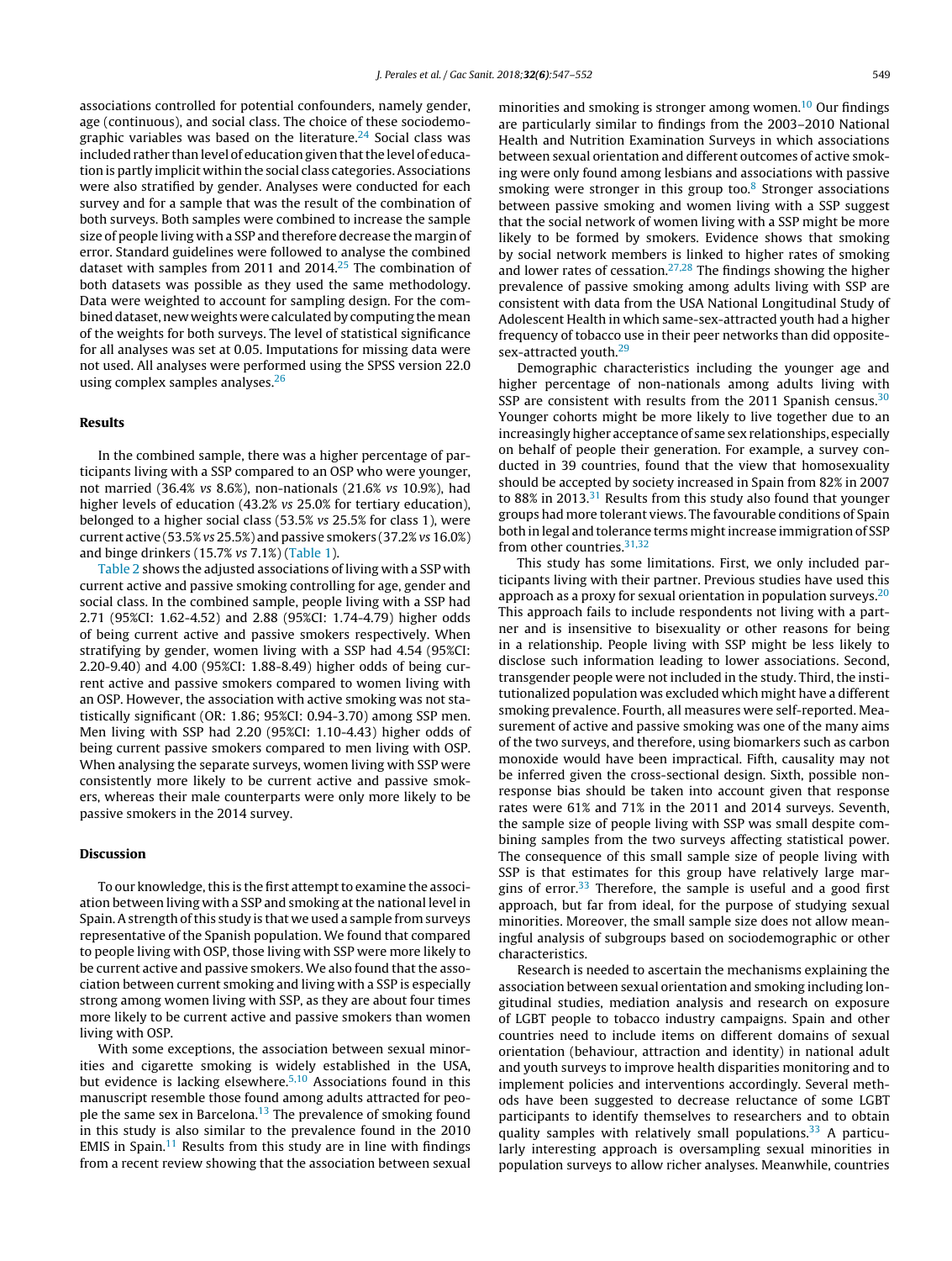# <span id="page-3-0"></span>Table 1

Socio-demographic characteristics of the samples from the 2011 ENSE, 2014 EESE and the combination of both by living with a same or opposite sex partner.

|                                                     | 2011 ENSE, n = 11,562<br>$n(\%)$ |                               |                       | 2014 EESE, n = 12,490<br>$n(\%)$ | 2011 ENSE + 2014 EESE, n = 24,052<br>$n(\%)$ |                               |
|-----------------------------------------------------|----------------------------------|-------------------------------|-----------------------|----------------------------------|----------------------------------------------|-------------------------------|
|                                                     | Same sex,<br>$n = 46$            | Opposite sex,<br>$n = 11,516$ | Same sex,<br>$n = 44$ | Opposite sex,<br>$n = 12,446$    | Same sex,<br>$n = 90$                        | Opposite sex,<br>$n = 23,962$ |
| Age, years <sup>a,b,c</sup>                         |                                  |                               |                       |                                  |                                              |                               |
| 17-29                                               | 6(11.2)                          | 510(5.6)                      | 6(20.1)               | 436 (4.7)                        | 12(15.9)                                     | 946(5.1)                      |
| 30-39                                               | 20(42.4)                         | 2,351 (22.2)                  | 16(38.8)              | 2,357 (21.0)                     | 36(40.5)                                     | 4,708 (21.6)                  |
| 40-49                                               | 9(20.1)                          | 2,557(23.6)                   | 10(15.1)              | 2,952 (24.3)                     | 19(17.5)                                     | 5,509 (24.0)                  |
| 50-59                                               | 6(16.1)                          | 2,207 (19.7)                  | 9(20.3)               | 2,449 (20.4)                     | 15(18.3)                                     | 4,656(20.0)                   |
| $60+$                                               | 5(10.1)                          | 3,891 (28.9)                  | 3(5.7)                | 4,252 (29.6)                     | 8(7.8)                                       | 8,143 (29.3)                  |
| Gender                                              |                                  |                               |                       |                                  |                                              |                               |
| Women                                               | 21(43.8)                         | 5,760 (49.2)                  | 19(40.5)              | 6,072 (48.4)                     | 40 (42.0)                                    | 11,832 (48.8)                 |
| Men                                                 | 25(56.2)                         | 5,756 (50.8)                  | 25(59.5)              | 6,374 (51.6)                     | 50(58.0)                                     | 12,130 (51.2)                 |
| Marital status <sup>a, b, c</sup>                   |                                  |                               |                       |                                  |                                              |                               |
| Single                                              | 17(36.0)                         | 878 (8.7)                     | 13(29.1)              | 582(5.5)                         | 30(32.4)                                     | 1,454(7.0)                    |
| Married                                             | 27(61.3)                         | 10,439 (89.5)                 | 28 (65.7)             | 11,719 (93.2)                    | 55(63.6)                                     | 22,158 (91.4)                 |
| Widowed                                             | 1(0.5)                           | 45(0.4)                       | 0(0.0)                | 22(0.2)                          | 1(0.2)                                       | 67(0.3)                       |
| Legally separated                                   | 1(2.2)                           | 54(0.5)                       | 0(0.0)                | 34(0.3)                          | 1(1.0)                                       | 88 (0.4)                      |
| Divorced                                            | 0(0.0)                           | 102(0.9)                      | 3(5.3)                | 86(0.7)                          | 3(2.8)                                       | 188(0.8)                      |
| No Spanish nationality <sup>b,c</sup>               | 4(15.5)                          | 730(12.1)                     | 7(27.2)               | 710(9.9)                         | 11(21.6)                                     | 1,440 (10.9)                  |
| Education <sup>a, b, c</sup>                        |                                  |                               |                       |                                  |                                              |                               |
| Primary or less                                     | 2(4.1)                           | 2,795(21.8)                   | 2(5.3)                | 4,111 (31.0)                     | 4(4.7)                                       | 6,906(26.6)                   |
| Secondary                                           | 24(50.2)                         | 6,220(56.2)                   | 21(53.8)              | 4,852 (41.2)                     | 45(52.1)                                     | 11,072 (48.4)                 |
| Tertiary                                            | 20(45.7)                         | 2,501(22.0)                   | 21(41.0)              | 3,483 (27.8)                     | 41 (43.2)                                    | 5,984 (25.0)                  |
| Social classb,c                                     |                                  |                               |                       |                                  |                                              |                               |
| $\mathbf{I}$                                        | 10(23.3)                         | 1,308(11.5)                   | 8(17.7)               | 1,521 (12.2)                     | 18(20.3)                                     | 2,829 (11.9)                  |
| $\mathbf{I}$                                        | 6(11.2)                          | 921 (7.9)                     | 9(19.7)               | 1,070(8.5)                       | 15(15.6)                                     | 1,991(8.2)                    |
| Ш                                                   | 9(18.5)                          | 2,148(18.5)                   | 11(25.1)              | 2,395 (19.4)                     | 20(22.0)                                     | 4,543 (19.0)                  |
| IV                                                  | 7(18.1)                          | 1,914(17.1)                   | 5(8.3)                | 2,094(16.4)                      | 12(12.9)                                     | 4,008 (16.7)                  |
| V                                                   | 9(17.3)                          | 3,724 (32.6)                  | 11(29.3)              | 3,903 (31.3)                     | 20(23.6)                                     | 7,627 (31.9)                  |
| VI                                                  | 4(11.8)                          | 1,338(12.5)                   | 0(0.0)                | 1,360 (12.2)                     | 4(5.6)                                       | 2,698 (12.3)                  |
| Active smoking <sup>a,b,c</sup>                     | 21(47.7)                         | 2,868 (26.4)                  | 23(58.8)              | 2,902 (24.6)                     | 44 (53.5)                                    | 5,770 (25.5)                  |
| Women <sup>a, b, c</sup>                            | 13(59.5)                         | 1,221(22.7)                   | 9(61.5)               | 1,222(20.8)                      | 22(60.5)                                     | 2,443 (21.7)                  |
| Men <sup>b,c</sup>                                  | 8(38.5)                          | 1,647(30.1)                   | 14(57.0)              | 1,680 (28.2)                     | 22(48.5)                                     | 3,327 (29.1)                  |
| Passive smokingb,c                                  | 13(29.7)                         | 1,986 (18.7)                  | 17(44.0)              | 1,496 (13.4)                     | 30(37.2)                                     | 3,482 (16.0)                  |
| Women <sup>a,b,c</sup>                              | 9(41.7)                          | 1,009(18.8)                   | 7(46.0)               | 741 (13.5)                       | 16(43.9)                                     | 1,750(16.1)                   |
| Men <sup>b,c</sup>                                  | 4(20.4)                          | 977 (18.6)                    | 10(42.7)              | 755 (13.4)                       | 14(32.4)                                     | 1,732 (15.8)                  |
| Binge drinking at least once a month <sup>a,c</sup> | 5(12.4)                          | 369(3.9)                      | 6(19.3)               | 900(10.5)                        | 11(15.7)                                     | 1,269(7.1)                    |
| Ever had                                            |                                  |                               |                       |                                  |                                              |                               |
| Depression                                          | 3(6.4)                           | 955(7.6)                      | 3(6.5)                | 1,218(9.5)                       | 6(6.5)                                       | 2,173(8.6)                    |
| Chronic anxiety                                     | 3(6.0)                           | 1,017(8.7)                    | 3(6.4)                | 1,082(8.7)                       | 6(6.2)                                       | 2,099(8.7)                    |
| Other mental diseases                               | 0(0.0)                           | 124(1.0)                      | 0(0.0)                | 151(1.2)                         | 0(0.0)                                       | 275(1.1)                      |

 $^{\rm a}$   $\chi^{\rm 2}$  test: association between variable and living in a same sex relationship significant at the 0.05 level in a 2011 ENSE sample.

 $^{\rm b}$   $\chi^{\rm 2}$  test: association between variable and living in a same sex relationship significant at the 0.05 level in a 2014 EESE sample.

 $^{\mathsf{c}}$   $\chi^2$  test: association between variable and living in a same sex relationship significant at the 0.05 level in a combined sample.

# Table 2

Multiple logistic regression showing associations (coefficient, 95% confidence interval) with living with a same sex partner on active and passive smoking by gender and survey. Associations adjusted for age (continuous), gender and social class of person who provides the highest income in the household.

| Survey                | Outcome         | SSP women         |               | SSP men           |               | SSP women and men |               |
|-----------------------|-----------------|-------------------|---------------|-------------------|---------------|-------------------|---------------|
|                       |                 | <b>OR</b>         | 95%CI         | <b>OR</b>         | 95%CI         | <b>OR</b>         | 95%CI         |
| <b>2011 ENSE</b>      | Active smoking  | 4.40 <sup>a</sup> | 1.63-11.85    | 1.25              | $0.47 - 3.35$ | 2.14 <sup>a</sup> | 1.09-4.21     |
|                       | Passive smoking | 3.14a             | 1.20-8.24     | 1.05              | 0.34-3.22     | 1.78              | $0.88 - 3.60$ |
| <b>2014 EESE</b>      | Active smoking  | 4.85 <sup>a</sup> | 1.70-13.83    | 2.70              | 0.98-7.43     | 3.49a             | 1.63-7.48     |
|                       | Passive smoking | 5.23 <sup>a</sup> | 1.67-16.37    | 4.03 <sup>a</sup> | 1.56-10.40    | 4.56 <sup>a</sup> | 2.21-9.44     |
| 2011 ENSE + 2014 EESE | Active smoking  | 4.54 <sup>a</sup> | $2.20 - 9.40$ | 1.86              | $0.94 - 3.70$ | 2.71 <sup>a</sup> | 1.62-4.52     |
|                       | Passive smoking | 4.00 <sup>a</sup> | 1.88-8.49     | 2.20 <sup>a</sup> | 1.10-4.43     | 2.88 <sup>a</sup> | 1.74-4.79     |

95%CI: 95% confidence interval; OR: odds ratio; SSP: same sex partner.

<sup>a</sup> Association significant at the 0.05 level.

conducting surveys that gather data on the household members' gender and their relation to the respondent may conduct analyses like the present study. Tobacco control strategies including raising tobacco taxes should be combined with efforts to tackle disparities among sexual minority populations including prevention of discrimination and homophobia or prevention of targeting by the tobacco industry and anti-tobacco campaigns in the general and LGBT media.<sup>[5,34](#page-4-0)</sup> Anti-tobacco messages should include the harms caused by second hand smoke to themselves, to their family, friends and other people around them and take into account the potential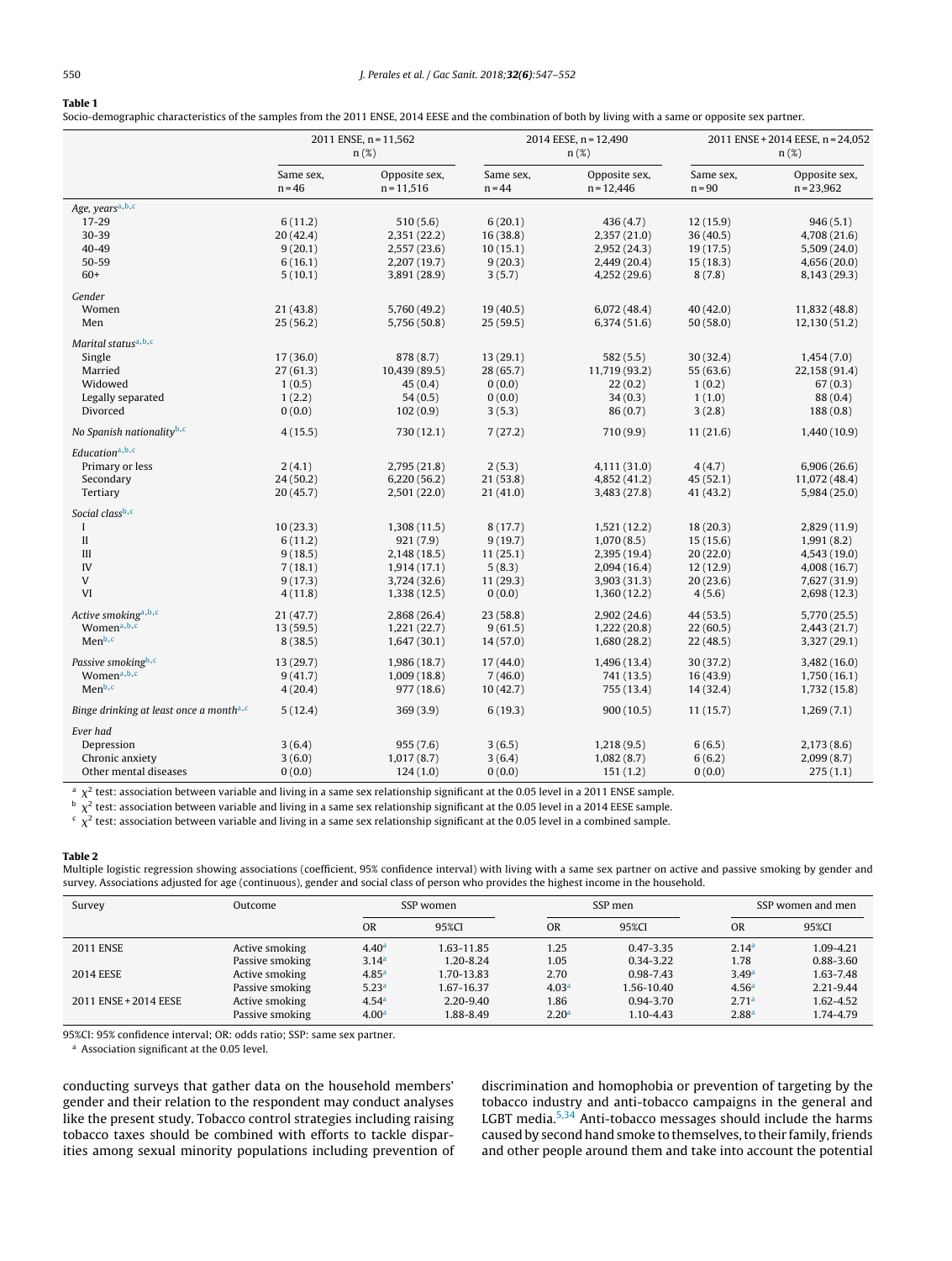<span id="page-4-0"></span>role of gender.<sup>9</sup> The high association between people living with a SSP and passive smoking suggests that prevention and smoking cessation efforts addressed at same-sex couples might be especially effective. This approach is similar to approaches suggested to prevent sexually transmitted infections among stable same-sex couples.[35](#page-5-0)

## Conclusion

We found that current active and passive smoking were more prevalent among Spanish adults living with SSP compared to those living with OSP. Associations were especially strong among women living with SSP. The Spanish government should make further efforts to monitor and implement initiatives to improve the health of sexual minorities as part of their plans to tackle health disparities.

#### What is known about the topic?

Several studies show that smoking is more prevalent among sexual minorities. Most of these studies come from the United States of America. Some Spanish national surveys include key information in their household section that may be used as a proxy for sexual orientation.

#### What does this study add to the literature?

This is the first study to examine the association between living with a same sex partner and smoking at the national level in Spain. The present study has found that Spanish adults living with same sex partners are at higher risk of active and passive smoking, especially women.

## Editor in charge

Carlos Álvarez Dardet.

## Transparency declaration

The corresponding author on behalf of the other authors guarantee the accuracy, transparency and honesty of the data and information contained in the study, that no relevant information has been omitted and that all discrepancies between authors have been adequately resolved and described.

#### Authorship contributions

J. Perales was involved in the conception and design of the work and carried out the analysis. J. Perales, I. Checa and B. Espejo were involved in the interpretation of data. The first version of the manuscript was written by J. Perales and was subsequently improved by I. Checa and B. Espejo, with important intellectual contributions. All authors have approved the final version and are jointly responsible for adequate revision and discussion of all aspects included in the manuscript.

## Acknowledgments

J. Perales is grateful to his mentors at KUMC for giving him the opportunity to learn about tobacco-related disparities. J. Perales would like to thank Maica Rodríguez and the Spanish National Institute of Statistics (INE) for their statistical advice, and to Emma Green for her assistance with language. The authors are grateful to the people and organizations involved in the 2011 ENSE and 2014 EESE.

# Funding

None.

# Conflicts of interest

None.

# References

- 1. Banegas JR, Díez-Gañán L, Banuelos-Marco B, et al. [Smoking-attributable deaths in Spain, 2006]. Med Clin. 2011;136:97–102.
- 2. World Health Organization. Country statistics and global health estimates: Spain. 2015. Geneva: World Health Organization [consultado 6 May 2017]. Disponible en: http://www.who.int/gho/countries/esp.pdf?ua=1
- 3. González-Enríquez J, Salvador-Llivina T, López-Nicolas A, et al. [The effects of implementing a smoking cessation intervention in Spain on morbidity, mortality and health care costs]. Gac Sanit. 2002;16:308–17.
- 4. Blosnich J, Lee JG, Horn K. A systematic review of the aetiology of tobacco disparities for sexual minorities. Tob Control. 2013;22:66–73.
- 5. Lee JG, Griffin GK, Melvin CL. Tobacco use among sexual minorities in the USA, 1987 to May 2007: a systematic review. Tob Control. 2009;18:275–82.
- 6. Pelster ADK, Fisher CM, Irwin JA, et al. Tobacco use and its relationship to social determinants of health in LGBT populations of a Midwestern State. LGBT Health.  $2015:2:71-6$
- 7. Lawrence D, Mitrou F, Zubrick SR. Smoking and mental illness: results from population surveys in Australia and the United States. BMC Public Health.  $2009:9:285$
- 8. Cochran SD, Bandiera FC, Mays VM. Sexual orientation-related differences in tobacco use and secondhand smoke exposure among US adults aged 20 to 59 years: 2003-2010 National Health and Nutrition Examination Surveys. Am J Public Health. 2013;103:1837–44.
- 9. Öberg M, Jaakkola MS, Woodward A, et al. Worldwide burden of disease from exposure to second-hand smoke: a retrospective analysis of data from 192 countries. Lancet. 2011;377:139–46.
- 10. Bravo A, Cabrera MC, Gómez LF, et al. [Tobacco consumption in stigmatized populations: a PubMed tobacco literature review on stigmatized populations.] Revista Colombiana de Neumología. 2015:27.
- 11. Ministerio de Sanidad, Servicios Sociales e Igualdad. [Men-Who-Have-Sex-With-Men Internet Survey (EMIS): results in Spain.] Madrid: MSSSI; 2013.
- 12. World Health Organization. WHO global report on trends prevalence of tobacco smoking 2015. 2015. Geneva: W prevalence of tobacco smoking 2015. 2015. Geneva: World Health Organization [consultado 6 May 2017]. Disponible en: http://apps.who.int/iris/bitstream/10665/156262/1/9789241564922 eng.pdf
- 13. Pérez G, Martí-Pastor M, Gotsens M, et al. [Health and health-related behaviors according to sexual attraction and behavior]. Gac Sanit. 2015;29:135–8.
- 14. Requena ML, Suárez M, Pérez O. [Current situation of health surveys in Spain]. Rev Esp Salud Pública. 2013;87:549–73.
- 15. Ministerio de Igualdad y Servicios Sociales; Instituto Nacional de Estadística. 2011-2012. [National Health Survey: methodology]. Madrid: MISS: 2011.
- 16. Instituto Nacional de Estadística. [2014 European Health Interview Survey in Spain: Methodology]. Madrid: INE; 2014.
- 17. Ministerio de Sanidad, Servicios Sociales e Igualdad. [2013 Household Survey on Alcohol and Drugs in the general population in Spain (EDADES)]. Madrid: MSSSI; 2013.
- 18. Ministerio de Sanidad, Política Social e Igualdad, Observatorio de Salud de las Mujeres. [2009 Sexual Health National Survey]. Madrid; 2009.
- 19. Suárez M, Belza M, de La Fuente L, et al. [2003 Health and Sexual Habits Survey. General report]. Madrid: Instituto Nacional de Estadística y Ministerio de Sanidad y Consumo; 2006.
- 20. Heck JE, Jacobson JS. Asthma diagnosis among individuals in same-sex relationships. J Asthma. 2006;43:579–84.
- 21. Schane RE, Ling PM, Glantz SA. Health effects of light and intermittent smoking: a review. Circulation. 2010;121:1518–22.
- 22. Domingo-Salvany A, Bacigalupe A, Carrasco JM, et al. [Proposals for social class classification based on the Spanish National Classification of Occupations 2011 using neo-Weberian and neo-Marxist approaches]. Gac Sanit. 2013;27:263–72.
- 23. Humfleet G, Muñoz R, Sees K, et al. History of alcohol or drug problems, current use of alcohol or marijuana, and success in quitting smoking. Addict Behav. 1999;24:149–54.
- 24. 2008 PHS Guideline Update Panel, Liaisons, and Staff. Treating tobacco use and dependence: 2008 update U.S. Public Health Service Clinical Practice Guideline executive summary. Respir Care. 2008;53:1217–22.
- 25. Wendt M. Considerations before pooling data from two different cycles of the General Social Survey. Ottawa: Social and Aboriginal Statistics Division, Statistics Canada; 2007. p. 1–17.
- 26. IBM, Corp. Released 2013. IBM SPSS Statistics for Windows. Version 22.0. Released 2013. IBM SPSS Statistics for Windows, Version 22.0. Armonk, NY: IBM Corp; 2013.